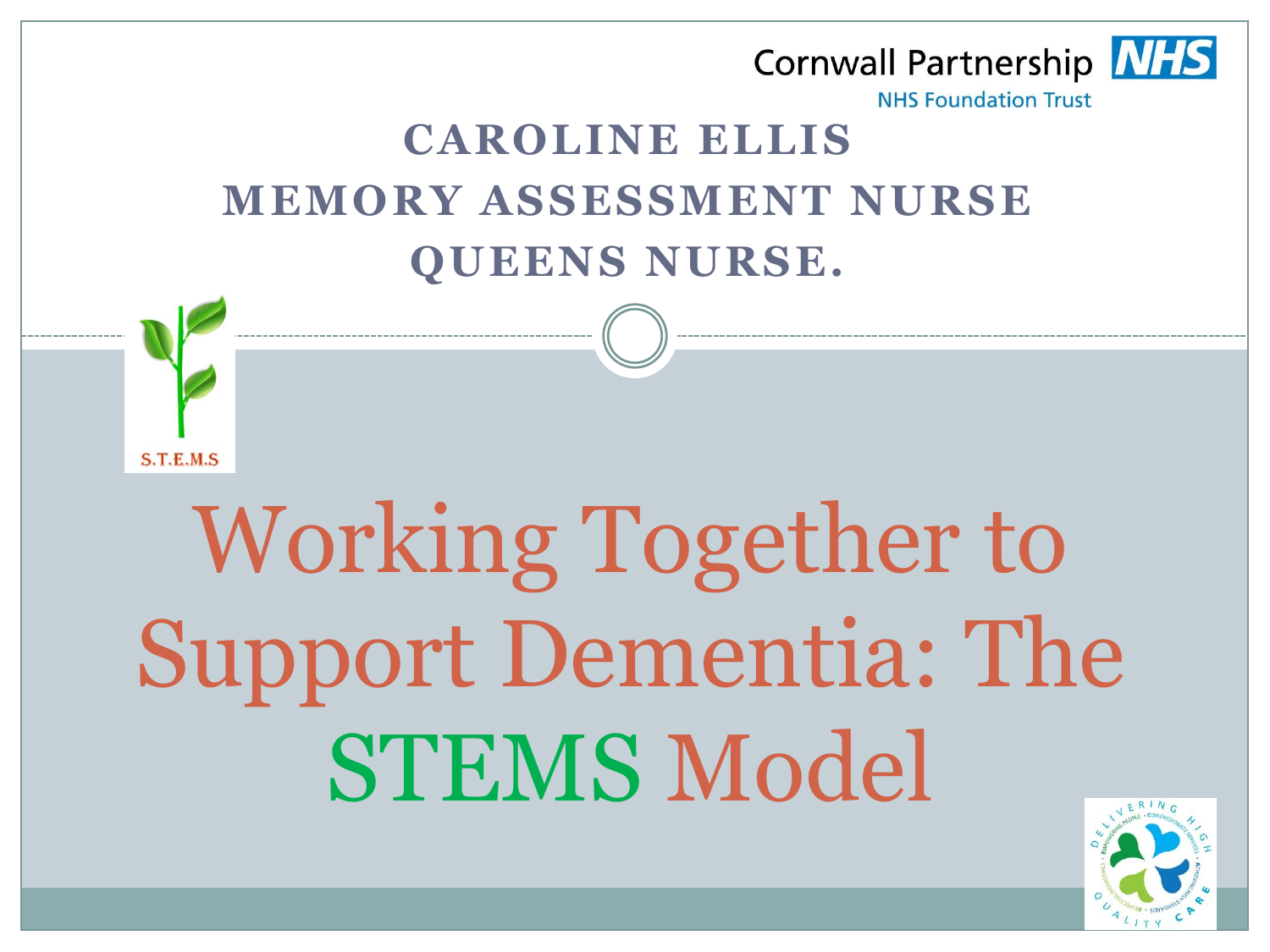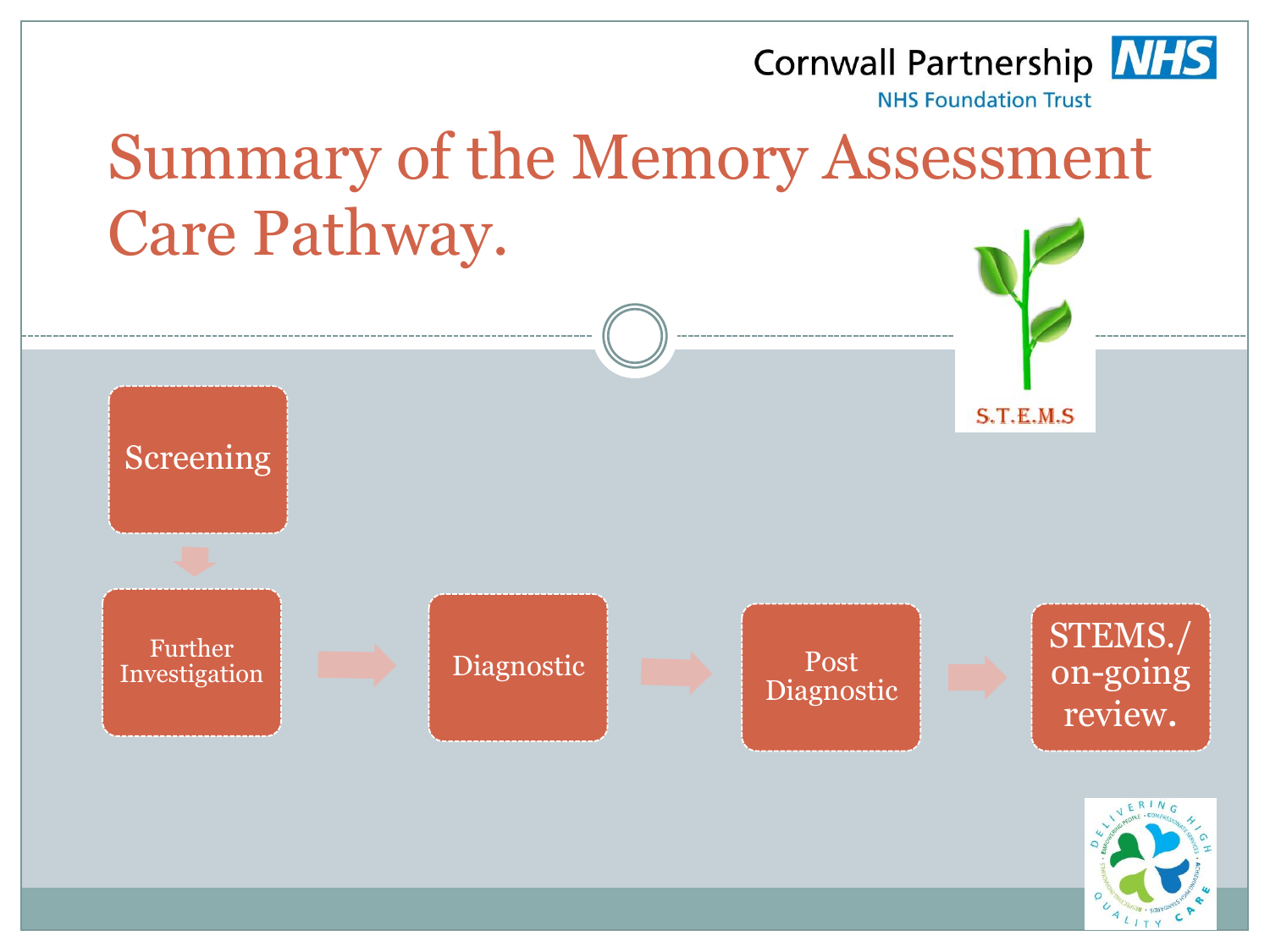

## Support Talks and Educational Memory Sessions

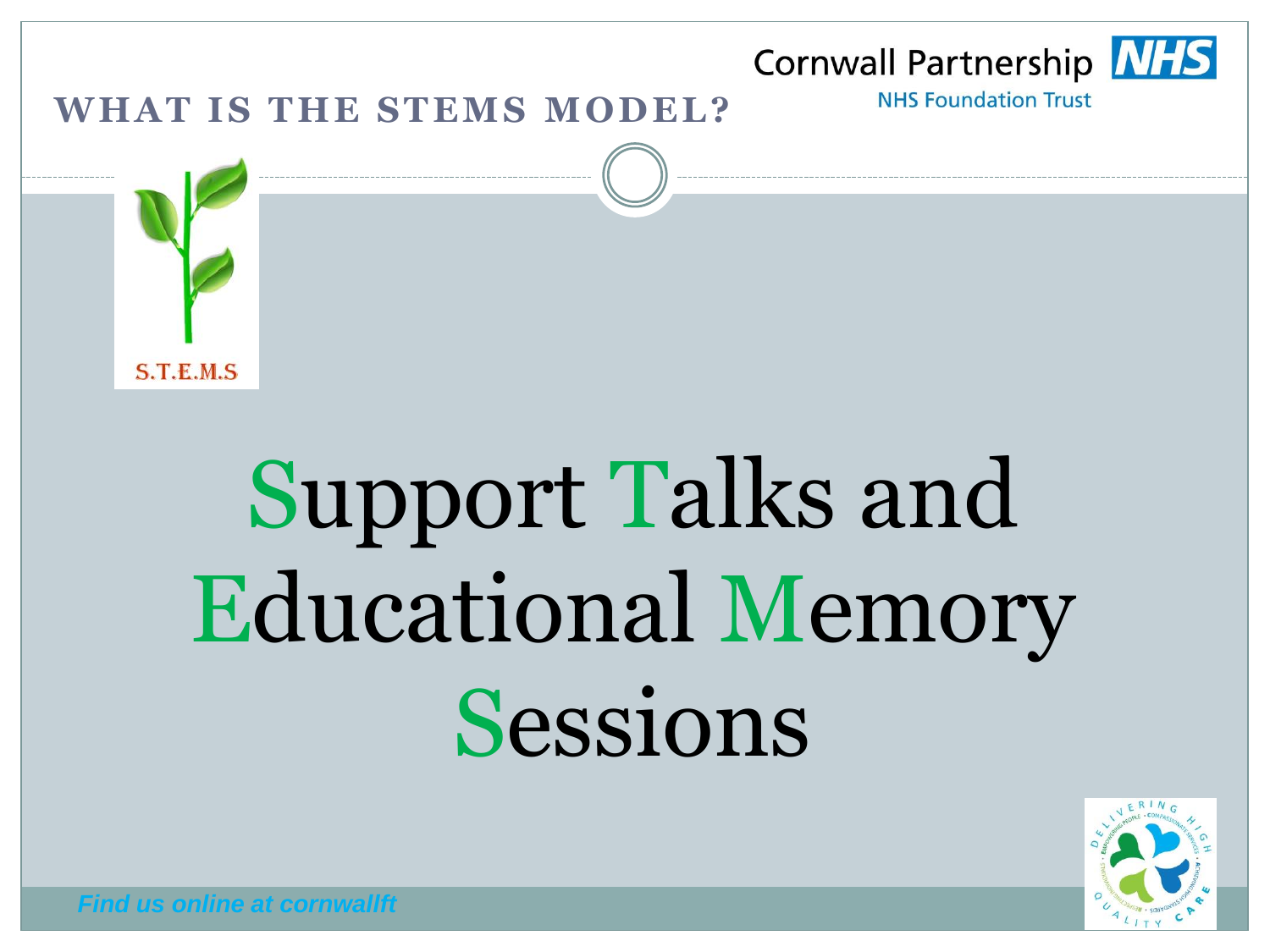### **Some of the organisations involved**

#### Cornwall Partnership NHS



**NHS Foundation Trust** 

- **Memory Service Team.**
- **Age UK**
- **Alzheimer's Society**
- **Cornwall Fire and Rescue Service**
- **Cornwall Mobility Centre**
- **Occupational Therapy.**
- **Local Memory Cafes**
- **Local church communities.**
- **Local care agencies**
- **Research Team**
- **Carer Support Services,**
- **Sensory Trust**
- **Memory Matters**
- **Devon and Cornwall Police Crime Prevention Advisor.**
- **Local farm dementia support services**



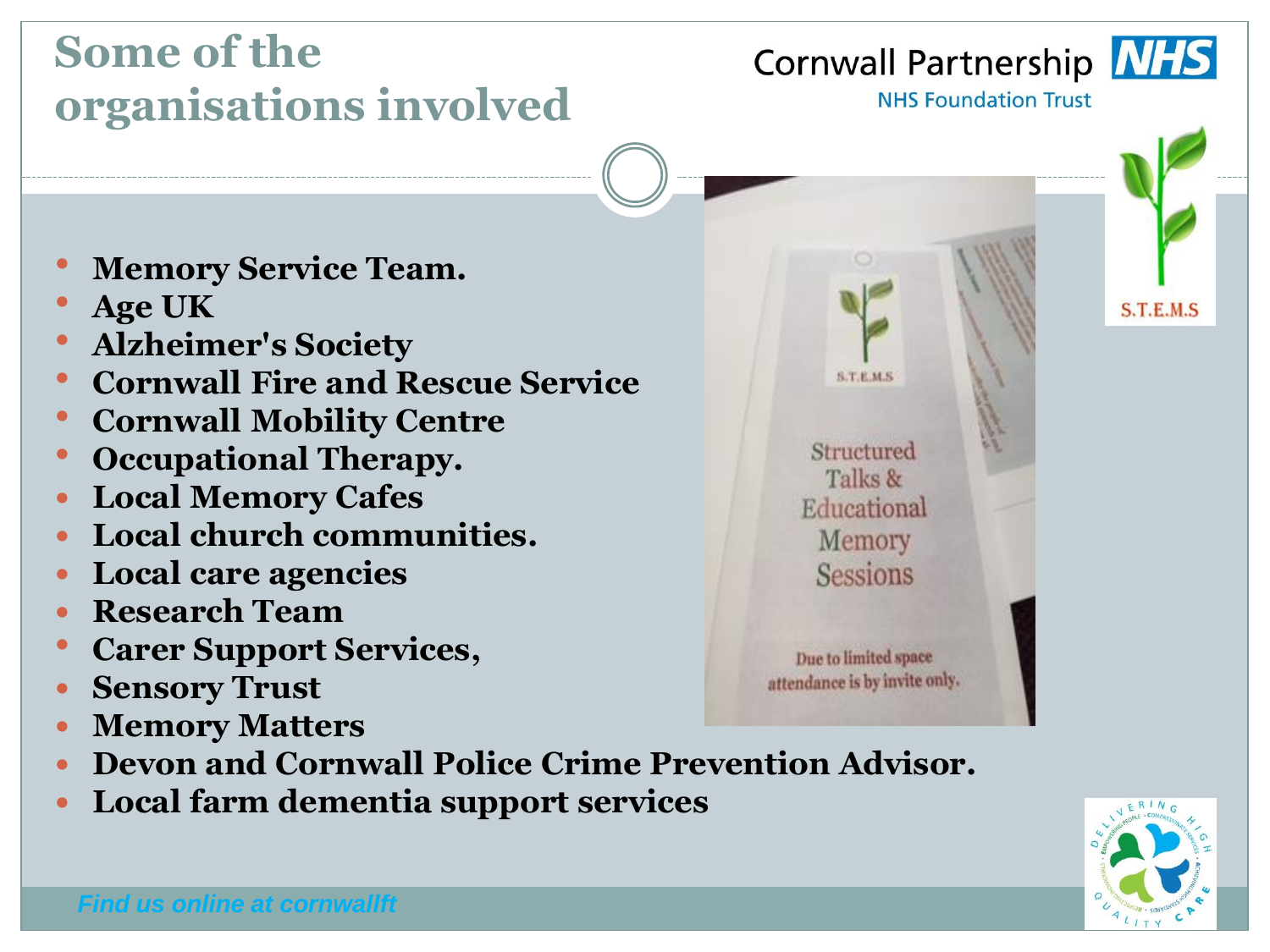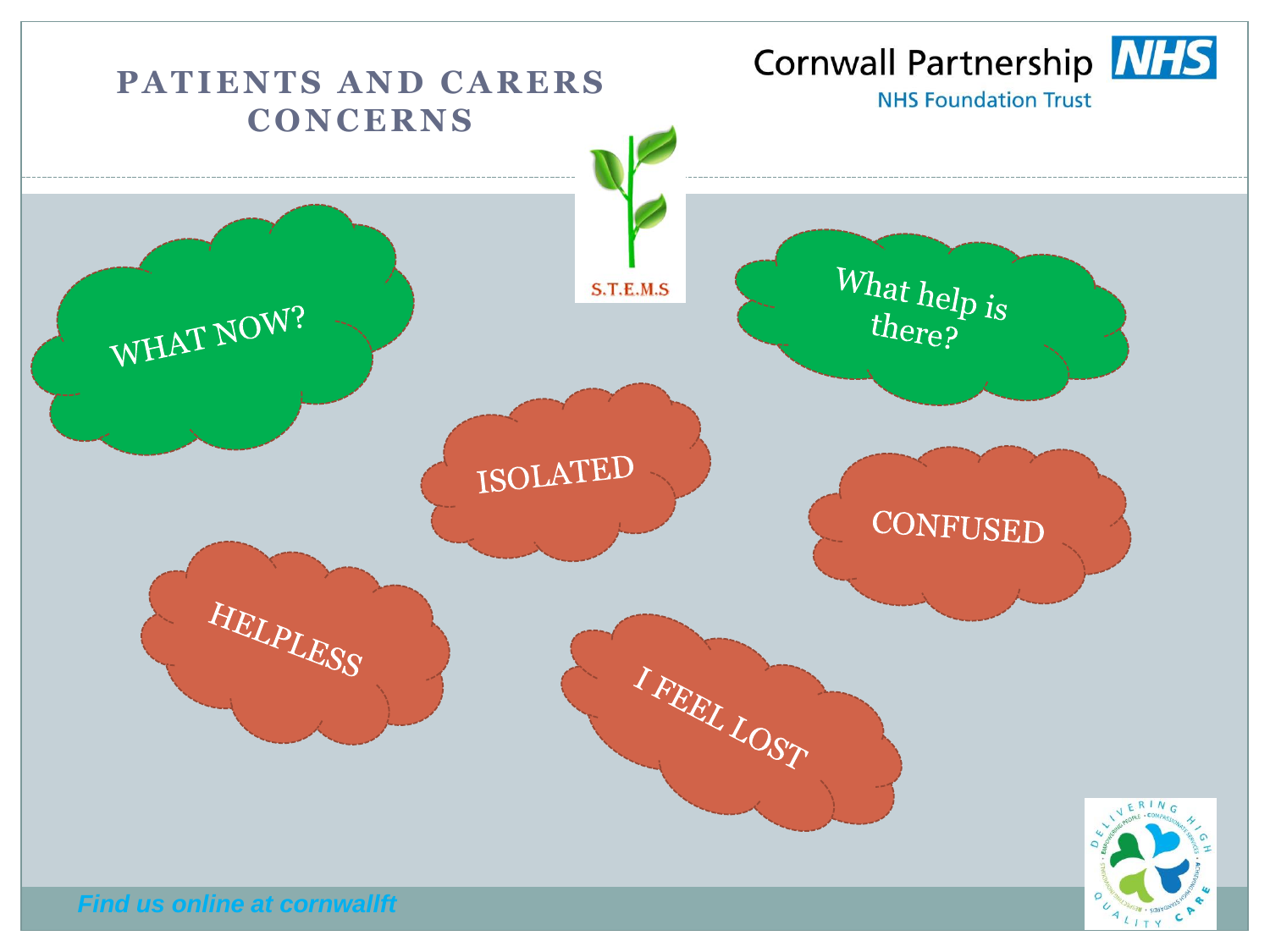

**S.T.E.M.S** 

**Every five years after the age of 65 the risk of developing dementia doubles**



**EVERY 4 SECONDS** someone in the world develops dementia

**The diagnosis rate in England was 69.5% in April 2017.**

 **There are approximately 700,000 informal carers caring for their loved ones with dementia, this is expected to rise to 1.7 million by 2050**

**68% of people feel isolated following a diagnosis of dementia**

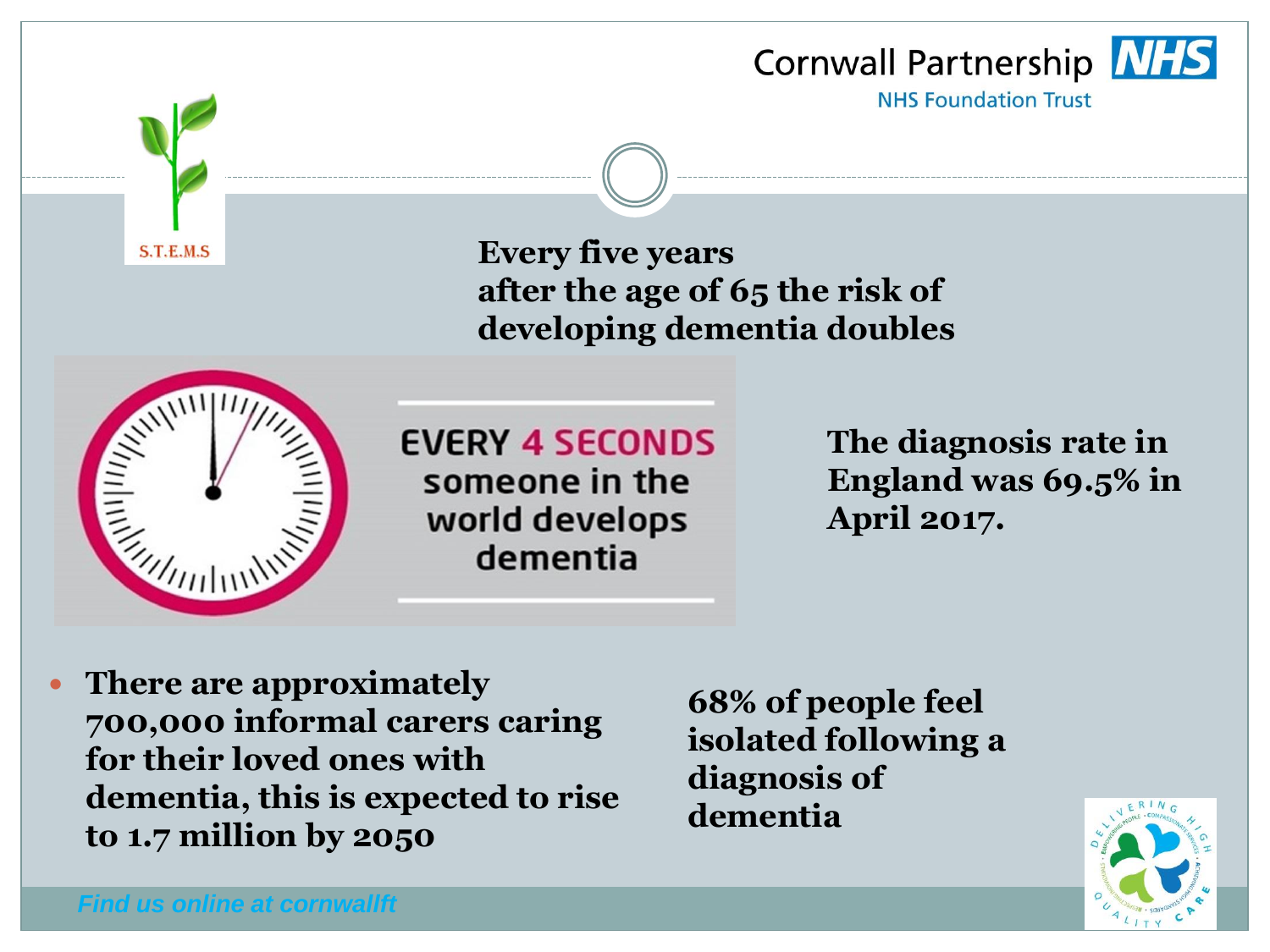

- A recent independent study by the Rural [England](http://www.ruralengland.org/) Community Interest Company confirmed that older people form a disproportionate share of the overall rural population.
- This will become more marked over time, since the government's own statistics show that the ageing of the population is due to happen faster in rural than in urban areas..

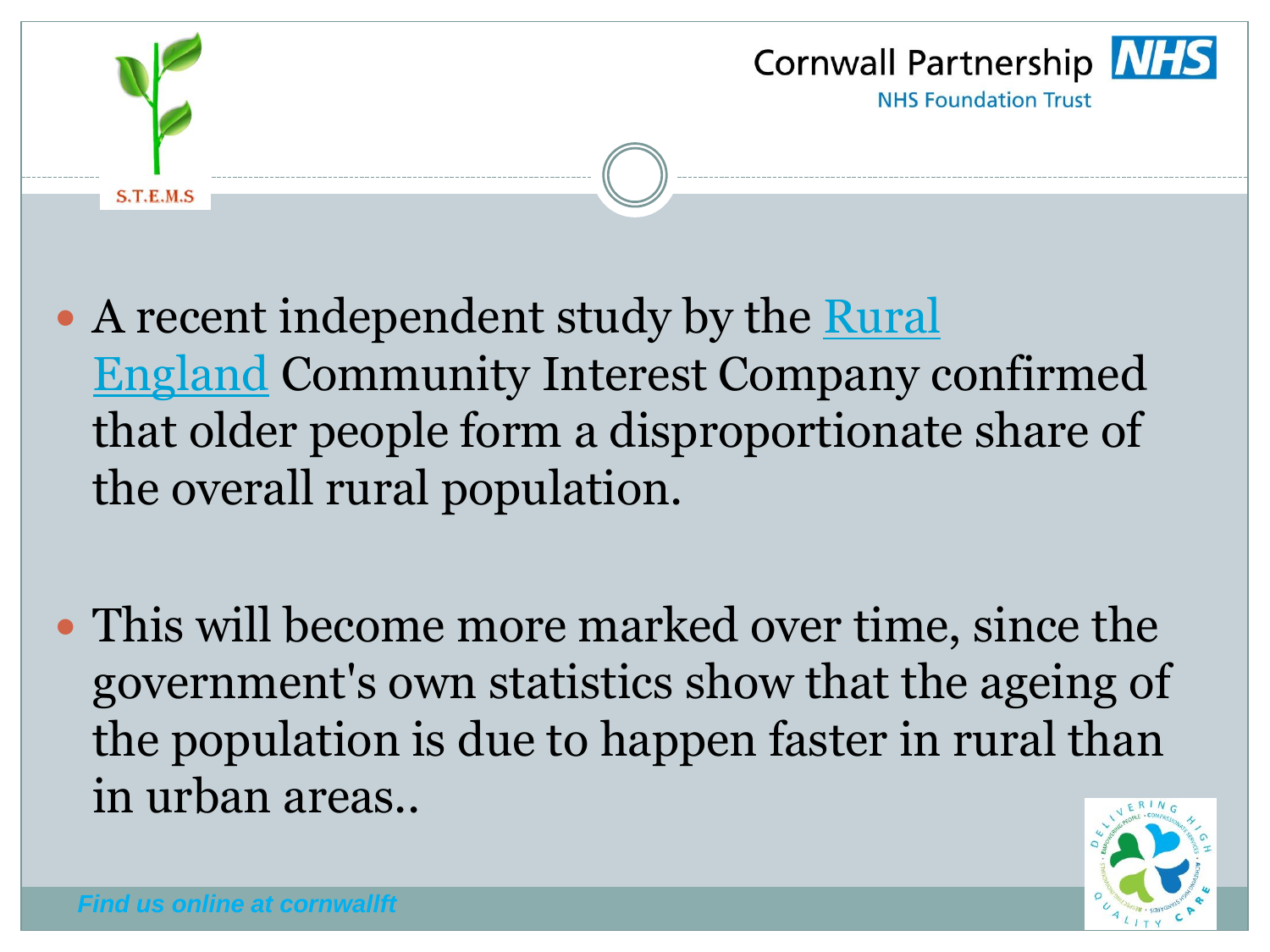

S.T.E.M.S



A study by Plymouth University focused on farming families, and its impact on their businesses and home lives. Identified some areas of concern if dementia in the countryside is to be managed.

Some areas of concern identified by the study were: The farm environment; A reluctance to ask for help; Lack of support services.

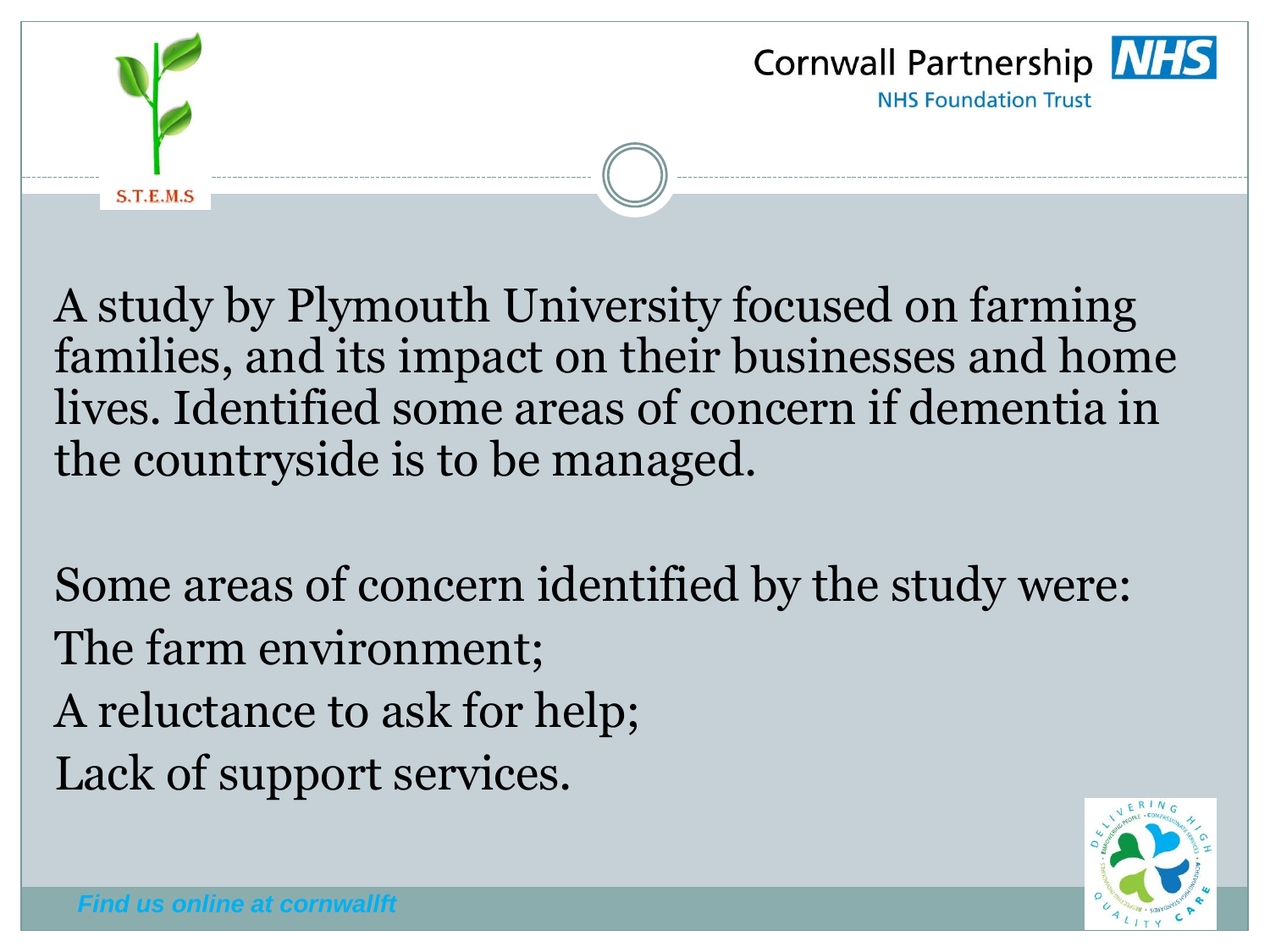



Rural dementia study-We need to talk

- This year-long study was undertaken by Dr Claire [Kelly](http://www.plymouth.ac.uk/staff/claire-kelly) and [Dr Richard Yarwood](http://www.plymouth.ac.uk/staff/richard-yarwood) from the School of Geography, Earth and Environmental Sciences at Plymouth University.
- Supported by <u>[Ian Sherriff](http://www.plymouth.ac.uk/staff/ian-sherriff)</u>, Academic Partnership Lead for Dementia at the University and Chair of the Prime Minister's Rural Dementia Friendly Task and Finish Group.

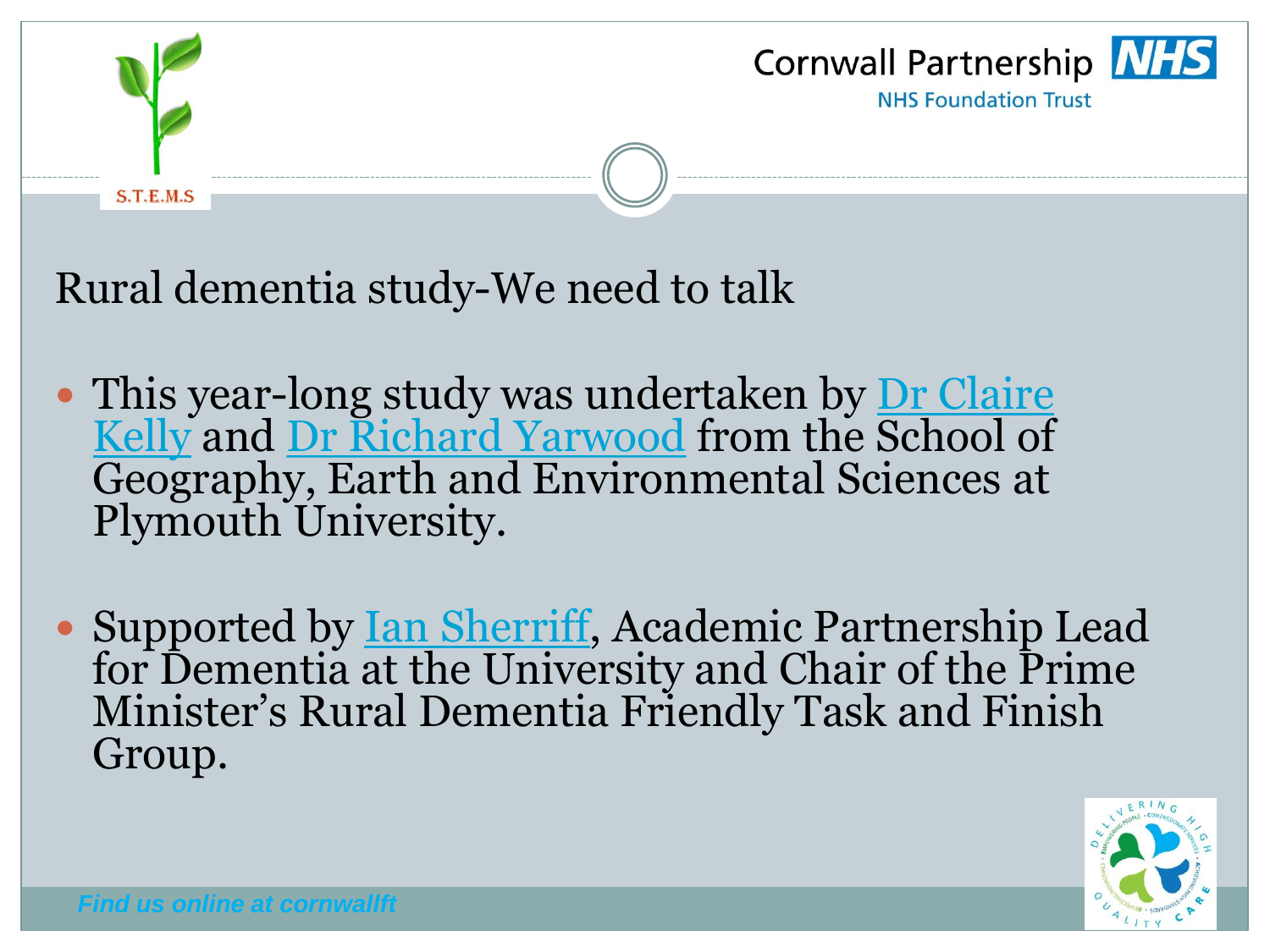

#### **S.T.E.M.S**

#### **Why do people not engage with services when living in rural communities.**

The cost in time and money of taking people to and from appointments can be particularly difficult, especially in remote rural areas.

Families run their own business and do not have the resources themselves to travel and take time away from their own work.

Families unaware how to access help.

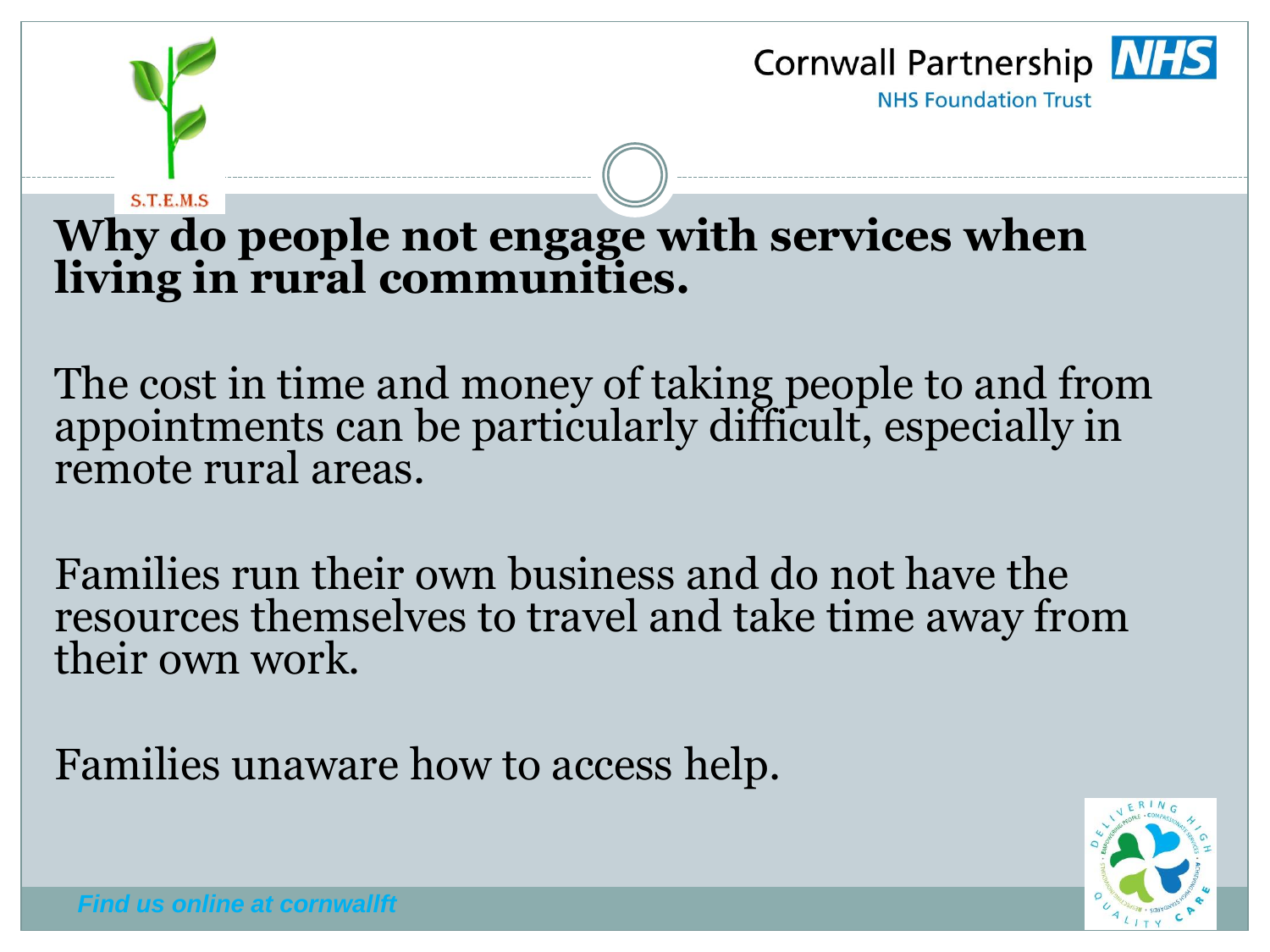#### Living with dementia in a rural community.

#### Cornwall Partnership NHS

**NHS Foundation Trust** 



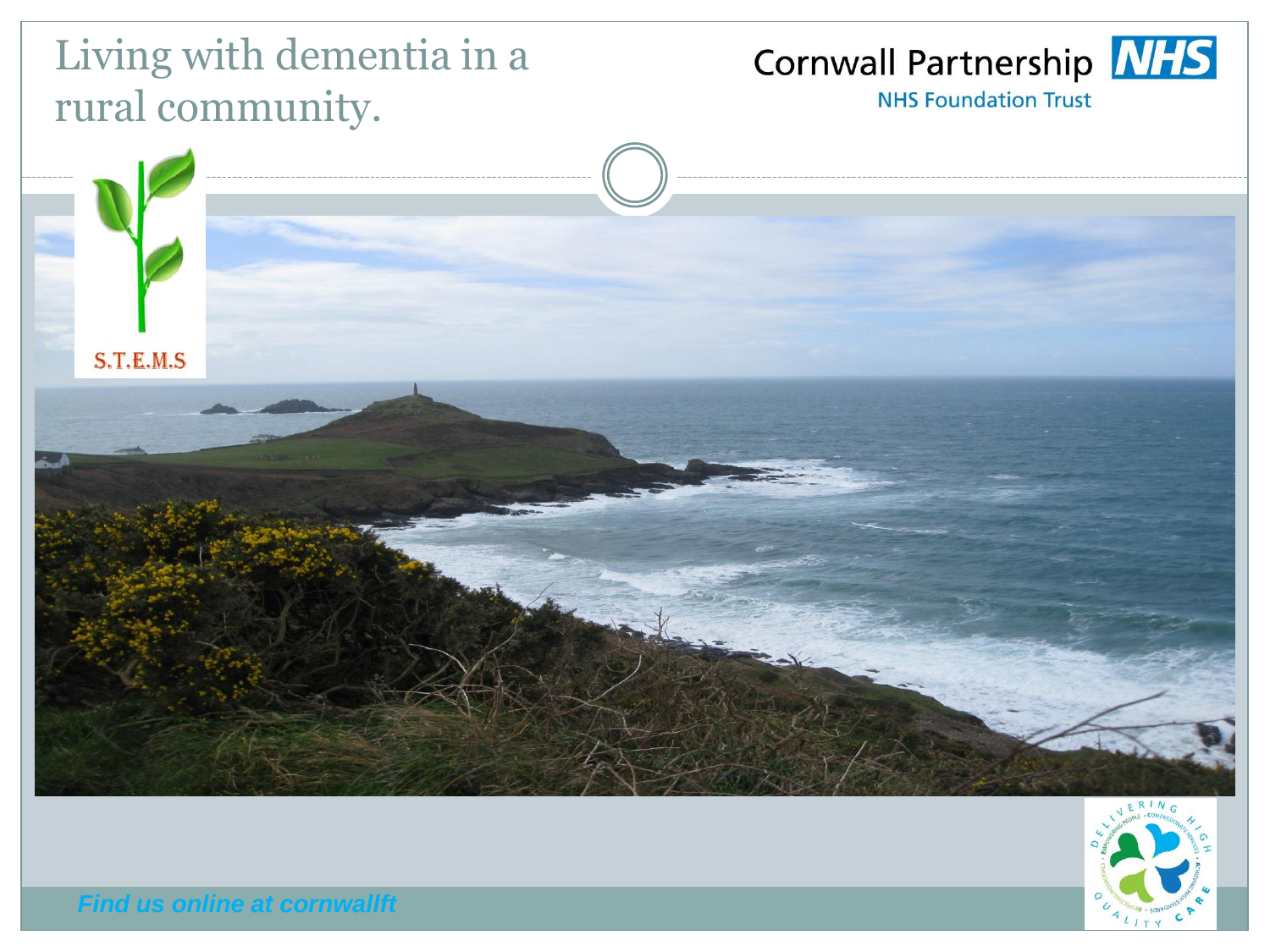



- Provides a holistic access point to gather excellent quality  $S.T.E.M.S$ information and awareness of provision of services including the voluntary services in one setting.
- Increased education and awareness of provision of services in the local community.
- peer support for carers. Providing practical and emotional support, reduce social isolation and promote self-help.
- Provides information about Dementia Research and how to get involved.
- Provides continuity of care and support for people with dementia and their family.
- Provides on-going monitoring and evaluation.

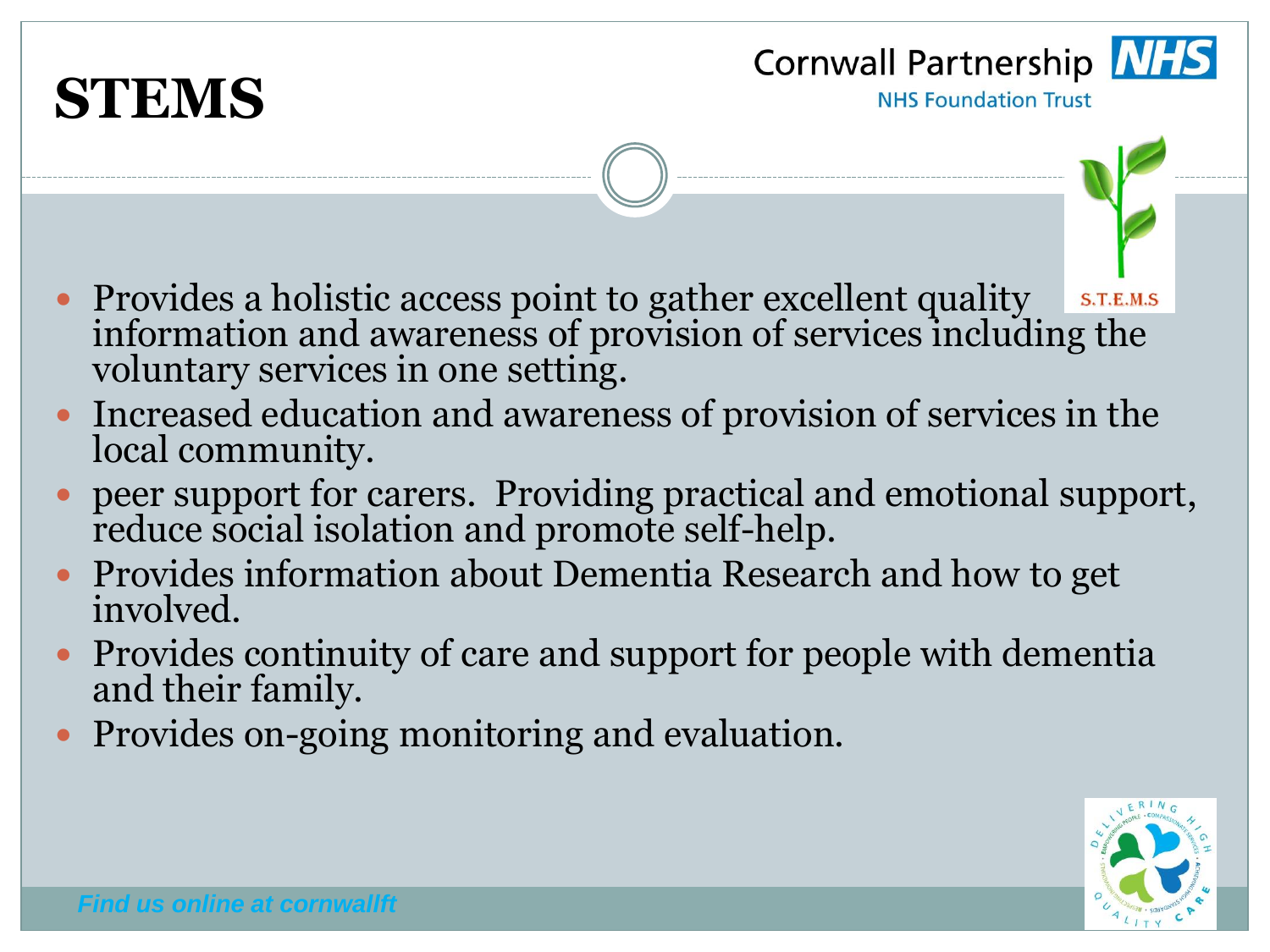Cornwall Partnership NHS A recent audit in March 2016 has highlighted the STEMS model has saved **NHS Foundation Trust** nearly £23,000 per year. £24,004.80 £25,000.00 £22,968 **S.T.E.M.S** £20,000.00 £15,000.00 **Total Cost for Caseload (360 Patients)** £10,000.00 £5,000.00 £1,036.80 £0.00 Review In the Review Using STEMS Saving Community model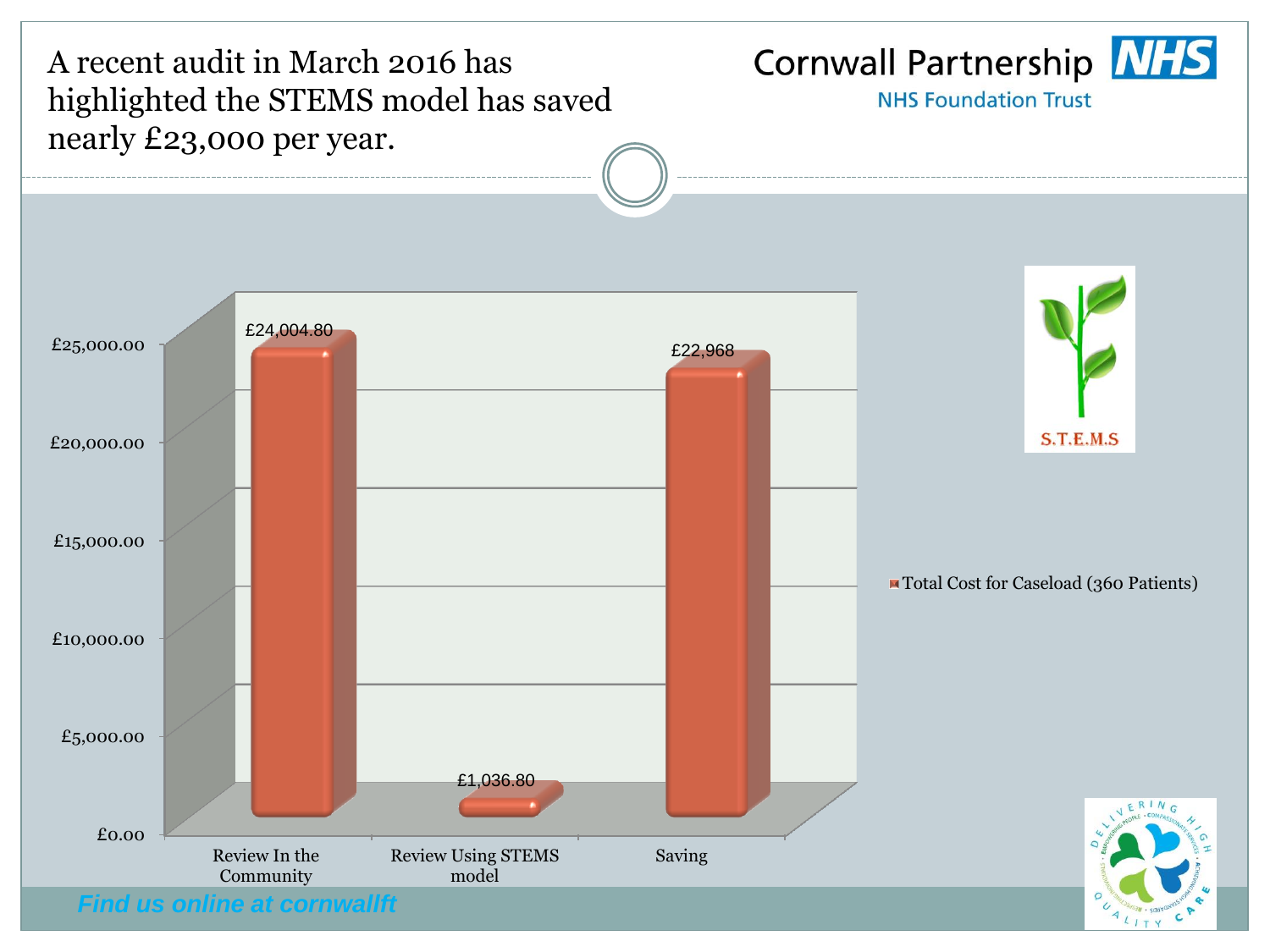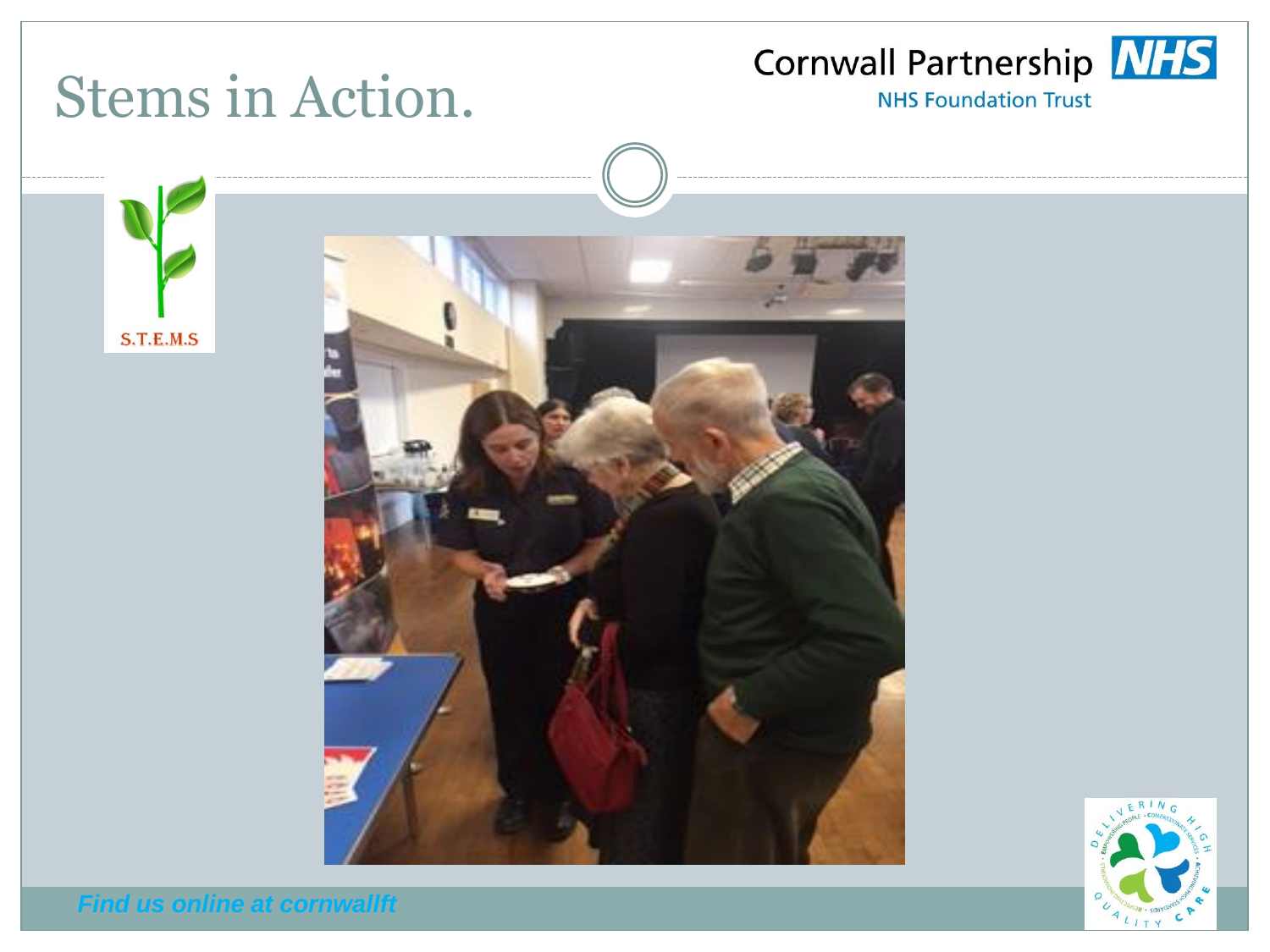





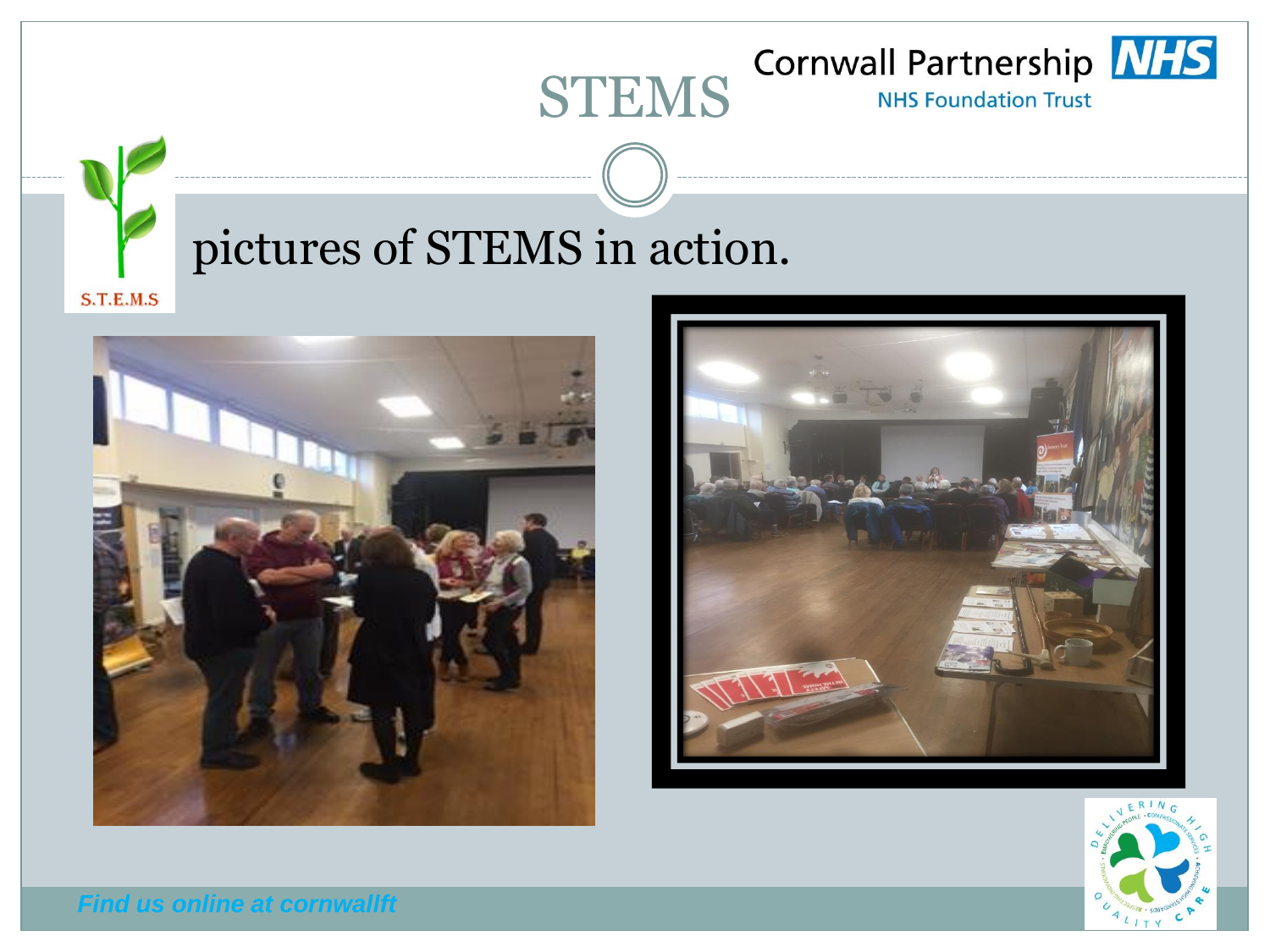#### **STEMS IN ACTION!** Cornwall Partnership **NHS NHS Foundation Trust**



"Very glad we came"

**"This has been very helpful to me"**





"Please keep going!!"

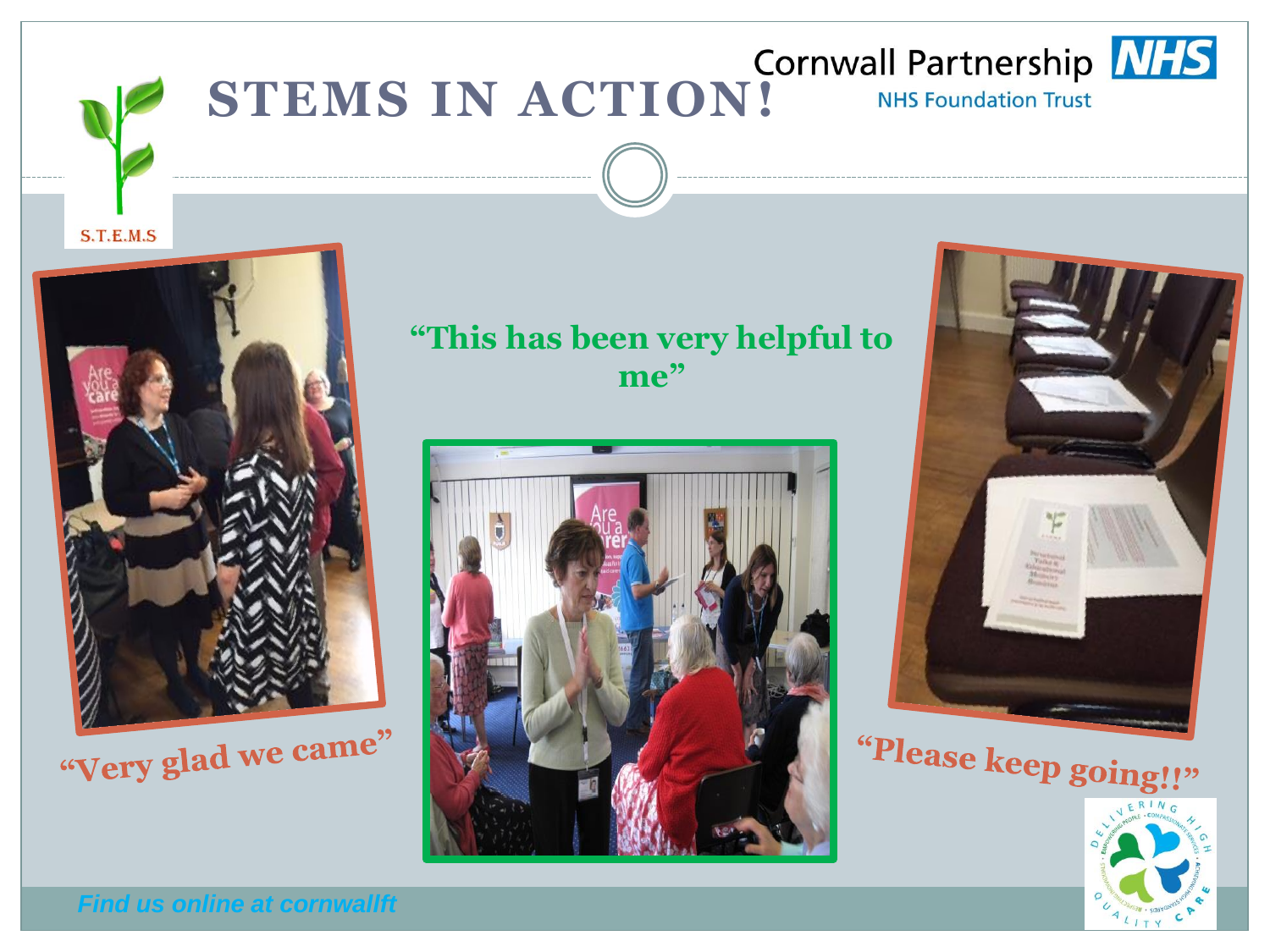

STEMS has proven to be a success. Excellent feedback from patients, carers, family members and professionals.

Working collaboratively with other agencies and organisations has improved working relationships. This can only mean patients are provided with informative up to date information. There has been an increase in the number of referrals to all agencies involved.

### The future......

• **STEMS** to become nationally recognised.

Working together to support dementia.

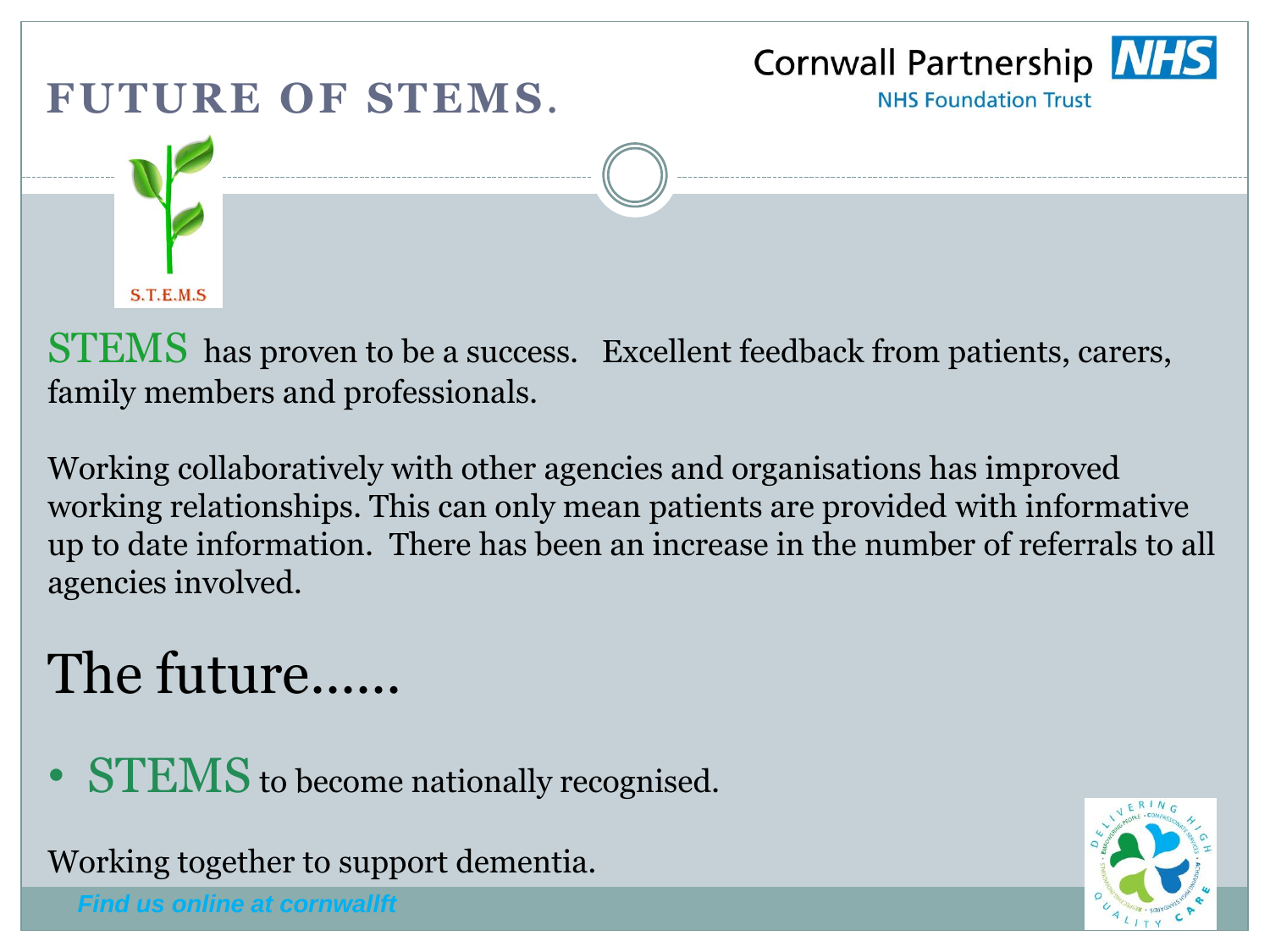

**Florence Nightingale** 



So never lose an opportunity of urging a practical beginning, however small, for it is wonderful how often in such matters the mustard-seed germinates and roots itself.

AZ QUOTES



*Find us online at cornwallft*

 $S.T.E.M.S$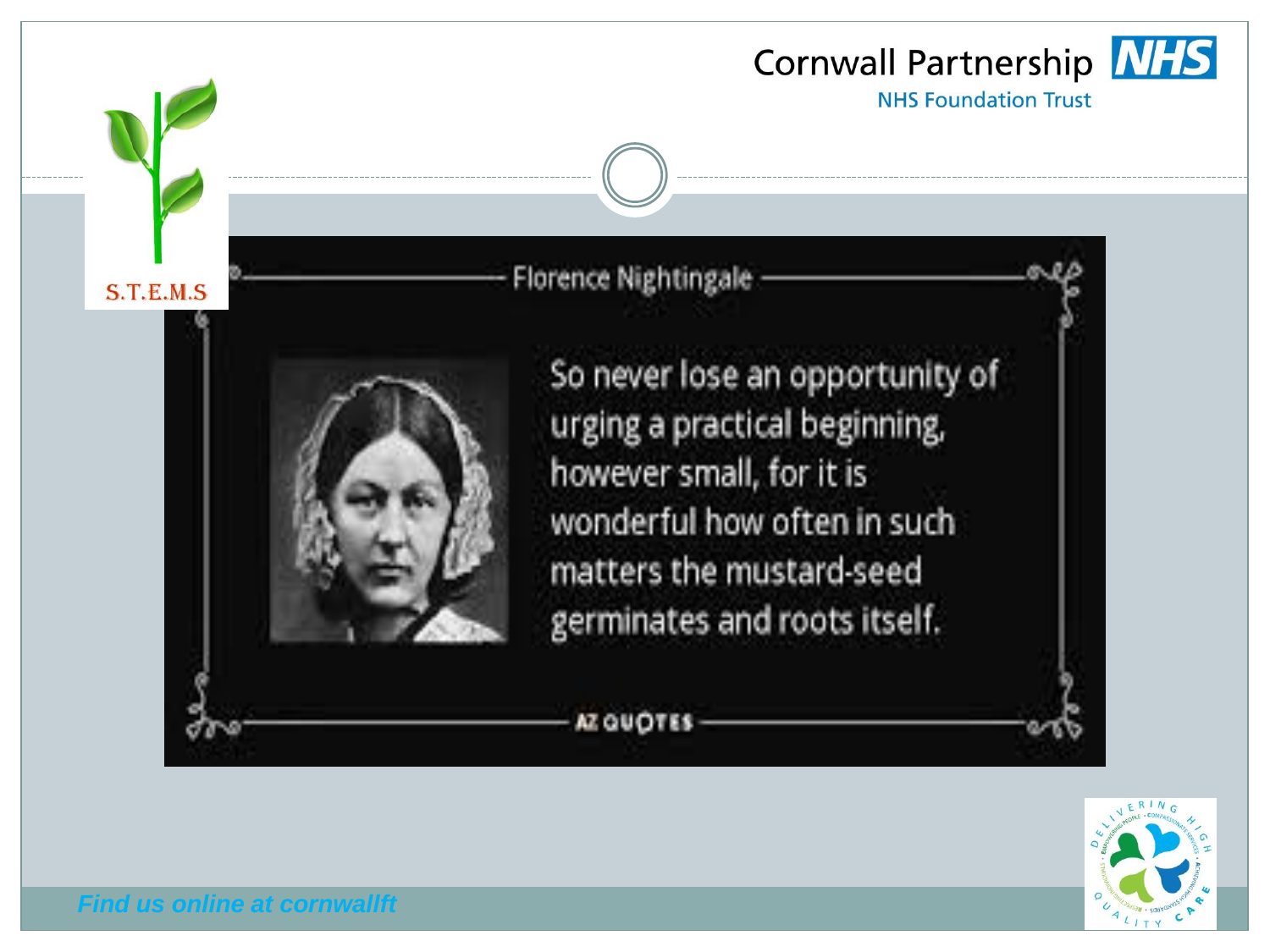